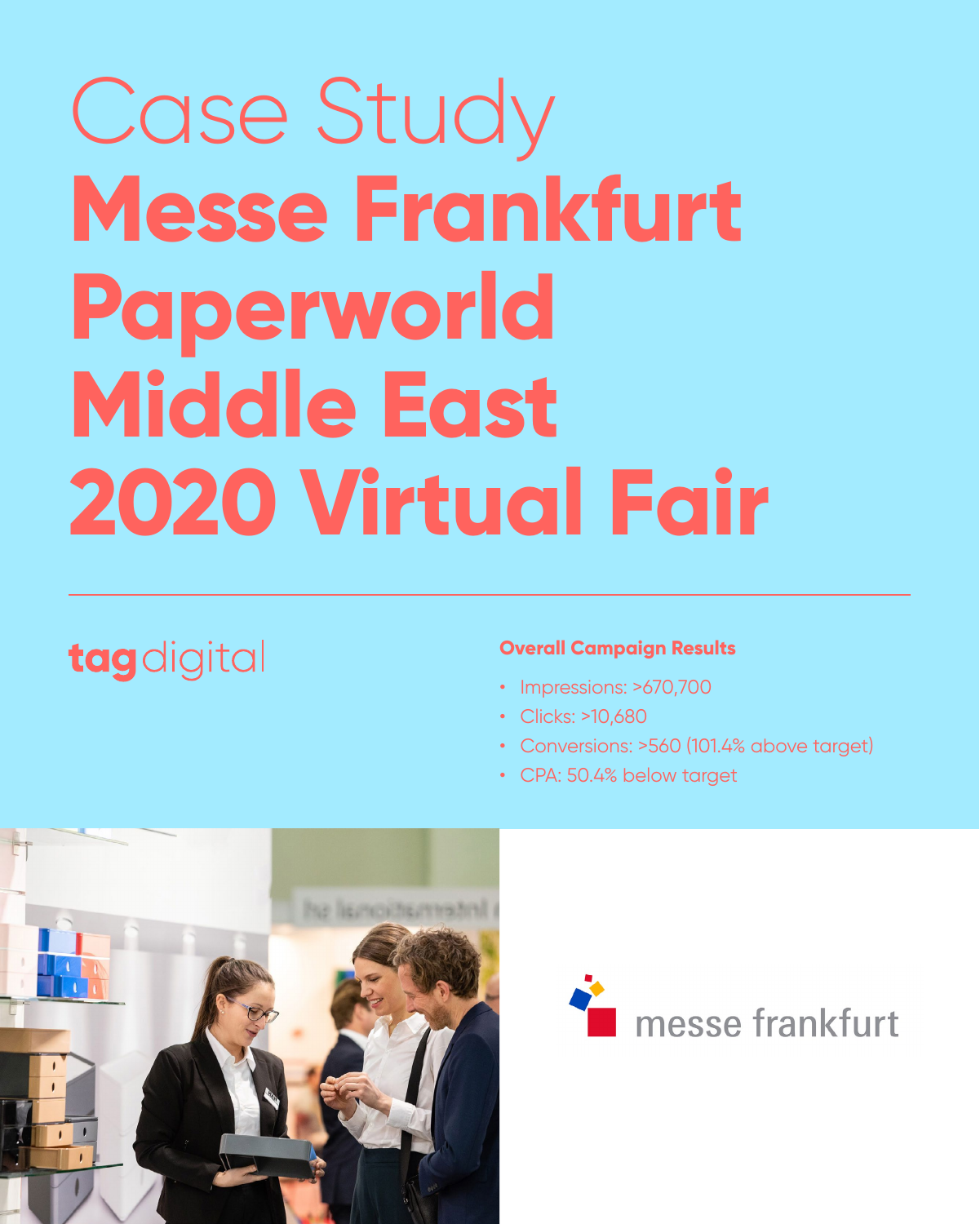Messe Frankfurt is the largest events, trade fair and congress organiser in the world with annual sales at around €733 million. The organisation's Dubai-based subsidiary, Messe Frankfurt Middle East, was established in 2002, and currently organises 16 trade fairs across the UAE and Saudi Arabia.

Paperworld 2020 Virtual Fair was the first of the Paperworld events to run on a virtual basis. The brand responded well to the needs of the industry in light of the COVID-19 pandemic. By connecting the world digitally, this virtual trade fair brought together industry's leading brands

#### to meet and do business.

- To convert Paperworld's current in-person event audience for the virtual trade fair
- Drive new traffic to the website and increase virtual registrations to meet targets

## **The Challenges/Objectives**

To increase registrations, we rolled our paid strategy across Google and Facebook. From past campaigns, we knew where to find our converting audience for our in-person event so this was key in developing the strategy for the virtual trade fair.

Brand, Bottom of Funnel, Middle of Funnel and Top of Funnel methods were used to raise awareness and take the user on a journey through to conversion (registration).

## **The Approach**

![](_page_1_Picture_0.jpeg)

### Case Study **Paperworld Middle East 2020 Virtual Fair**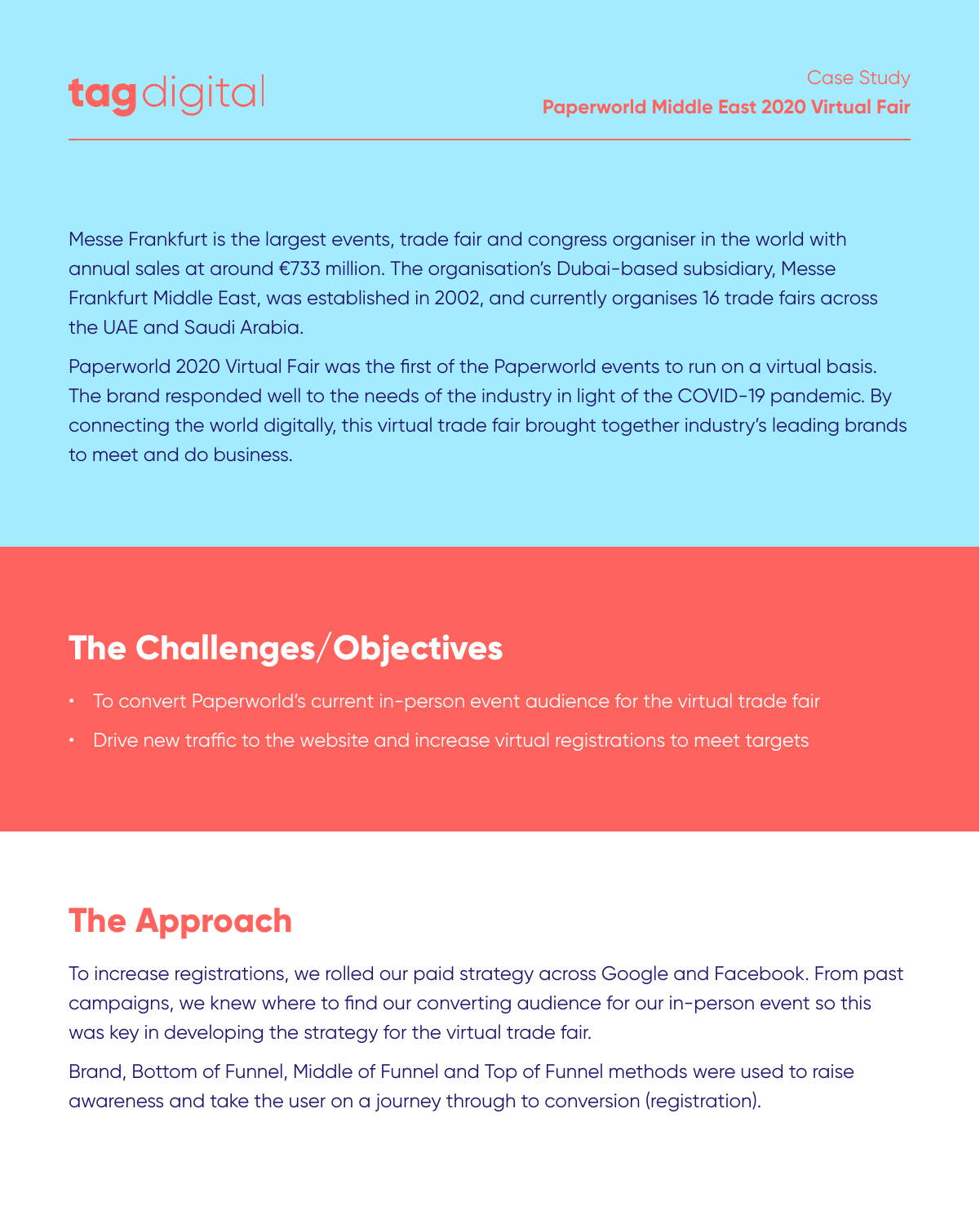![](_page_2_Picture_0.jpeg)

Case Study **Paperworld Middle East 2020 Virtual Fair**

Display campaign performance saw an uplift since users have been spending more time at home browsing online. We ensured we had a strong display campaign strategy which would meet our awareness objective.

- Brand loyal users and potential in-person event visitors will likely be searching for the event to keep-up-date with developments and changes throughout the pandemic. We were able to capitalise on this with strong ad copy highlighting the benefits of the new virtual trade fair and encourage registrations.
- For remarketing, we put a strong focus on both the Google Display Network and leveraged RLSA on search.
- We used creative formats for responsive display ads to reach users with a variety of
- We reached our key audience at scale, we also converted a large majority of new visitor registrations with our custom intent targeting at a lower CPA than search.
- We created custom intent audiences for use across the Google Display Network. These audiences are developed to reach new users who are unfamiliar with the brand but who have characteristics and behaviours indicating they are likely to be valuable users.

Our search campaigns ensured we benefited from high-intent user queries covering various brand-related terms as well as bottom of the funnel industry event based keywords.

In terms of creatives, we used a mixture of expanded text ads, responsive search ads, responsive display ads and banner ads. Users consume content in various ways and using the full scope of creative formats available gave us the highest chance of reaching our key audience and catching their attention.

creative and test different combinations.

Across Facebook, bottom of funnel delivered the strongest performing campaign with 82% of the campaigns overall conversions.

## **The Approach** *(cont.)*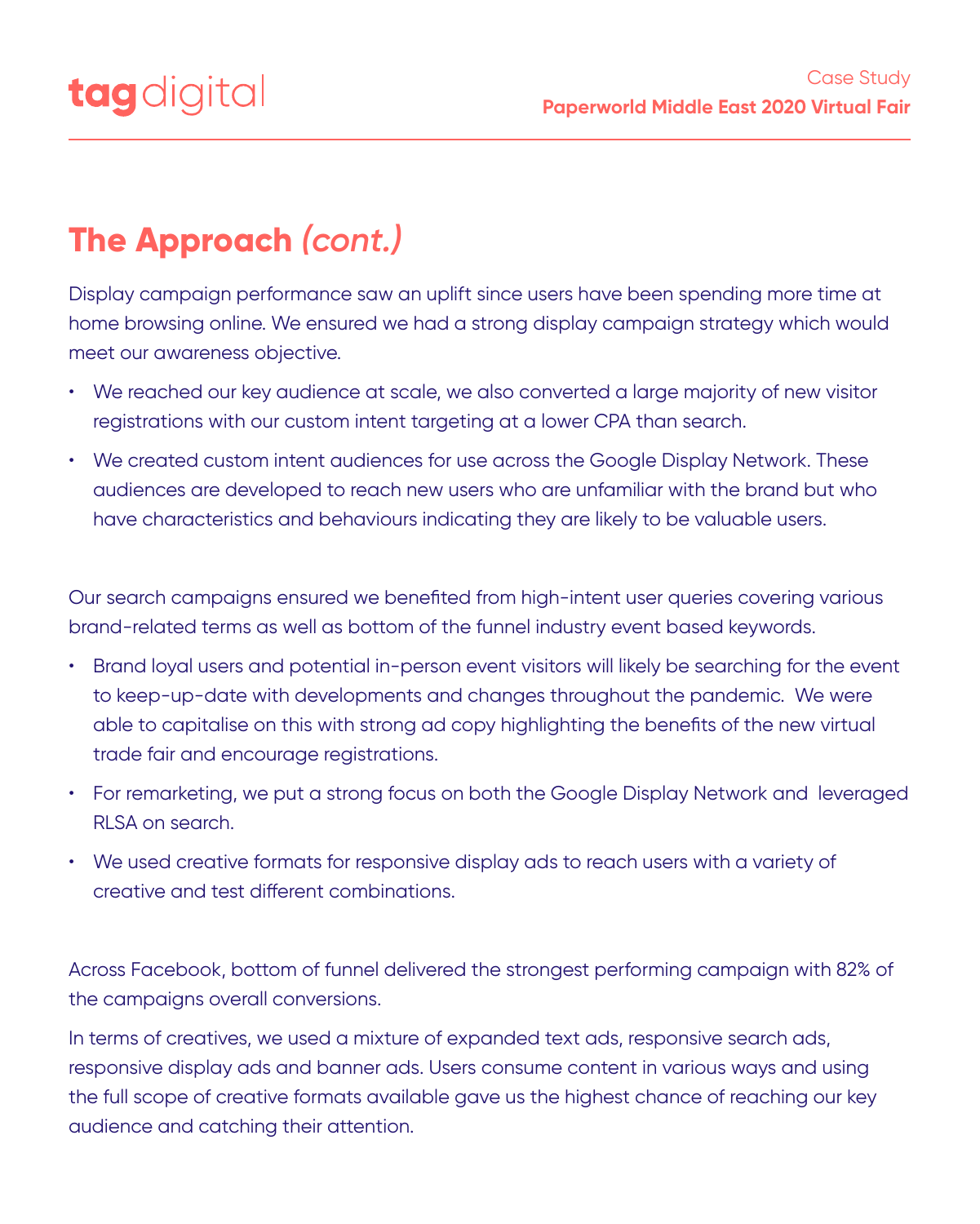![](_page_3_Picture_0.jpeg)

### **Case Study Paperworld Middle East 2020 Virtual Fair**

## **Overall Campaign Results:**

- Conversions: >560 (101.4% above target)  $\bullet$
- CPA: 50.4% below target  $\bullet$
- Impressions: >670,700  $\bullet$
- Clicks: >10,680  $\bullet$

![](_page_3_Picture_7.jpeg)

![](_page_3_Picture_8.jpeg)

Source products at your convenience by connecting with industry's leading brands digitally this September.

## paperworld **MIDDLE EAST**

![](_page_3_Picture_11.jpeg)

8 - 9 September, 2020

Let's continue doing business virtually!

Register for free virtual entry

www.paperworldme.com/virtual

## Paperworld **Virtual Trade Fair** Keep doing business with leading global brands from the comfort of your home

**Close** 

Sign Up

## paperworld **MIDDLE EAST**

![](_page_3_Picture_20.jpeg)

**SIGN UP** 

...

 $8 - 9$  September, 2020

## Let's continue doing business virtually!

→ Register for free virtual entry

www.paperworldme.com/virtual

PAPERWORLD-MIDDLE-EAST.VFAIRS.C... **Register Today** 

![](_page_3_Picture_26.jpeg)

#### Ad · paperworld-middle-east.vfairs.com/paperworld/register-now  $\blacktriangledown$

## **Paperworld Virtual Trade Fair | Register For Free**

Connect with your peers online & network safely with renowned brands.  $8 - 9$  September. Discover a showcase of newly launched products and services. discover new trends. source new products. virtual networking. one-to-one video chats. Types: office supplies, school articles, gifts, corporate gifts, arts & crafts, wrapping, paper, printing, party products, toys

#### **Register Now**

Fill out the form to secure your free virtual place.

#### **Exhibitor List**

Stay tuned for an impressive line up of exhibitors.